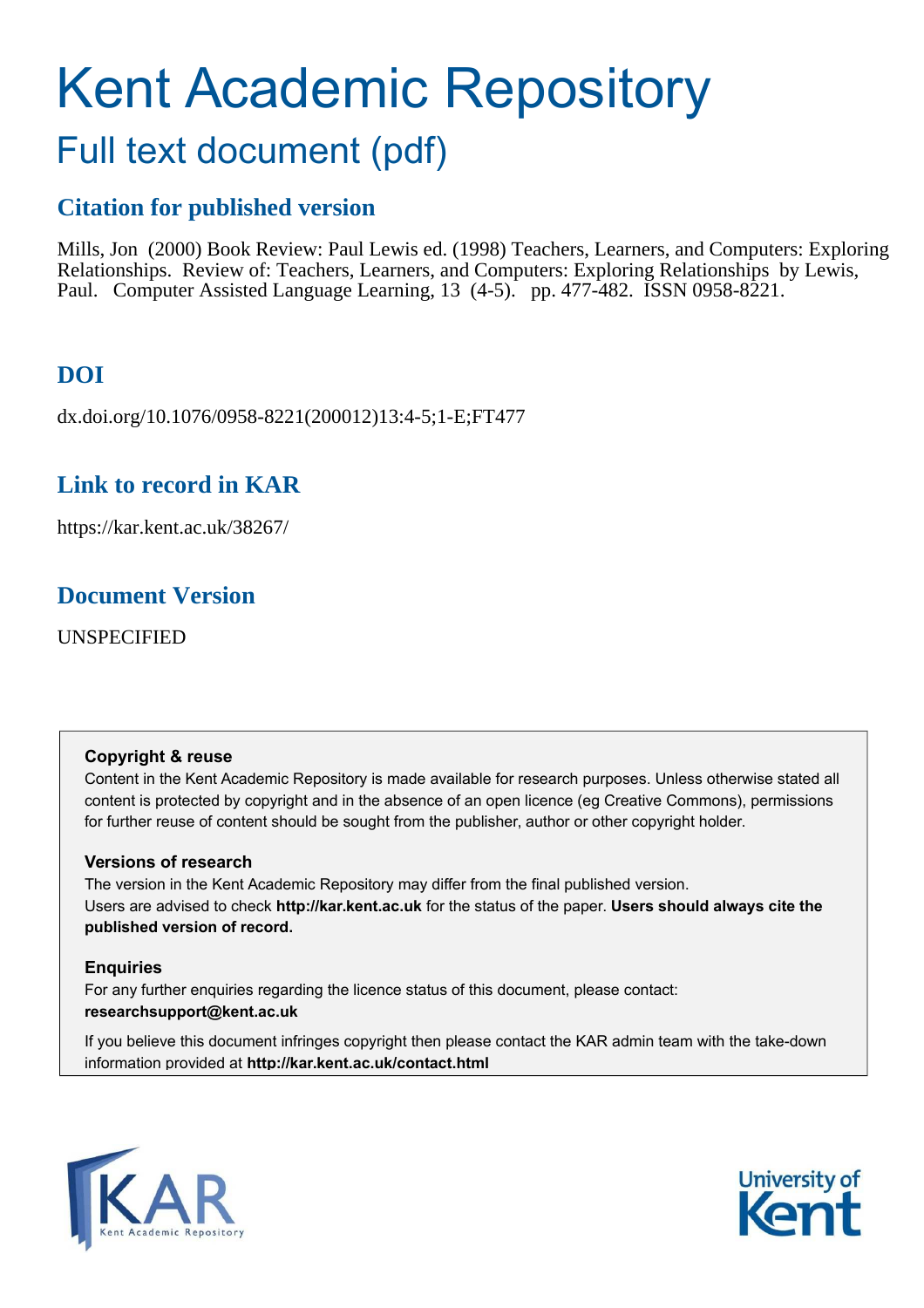This article was downloaded by: [ University of Kent] On: 13 February 2014, At: 01: 49 Publisher: Routledge I nform a Ltd Registered in England and Wales Registered Num ber: 1072954 Registered office: Mortim er House, 37-41 Mortim er Street, London W1T 3JH, UK



# **Computer Assisted Language Learning**

Publication details, including instructions for authors and subscription information: [http:/ / www.tandfonline.com/ loi/ ncal20](http://www.tandfonline.com/loi/ncal20)

## **Reviews**

Derek Lewis , Professor Alan Hurst & Jon Mills Published online: 09 Aug 2010.

**To cite this article:** Derek Lewis , Professor Alan Hurst & Jon Mills (2000) Reviews, Computer Assisted Language Learning, 13:4-5, 477-482

**To link to this article:** [http:/ / dx.doi.org/ 10.1076/ 0958-8221\(200012\)13:4-5;1-E;FT477](http://dx.doi.org/10.1076/0958-8221(200012)13:4-5;1-E;FT477)

## PLEASE SCROLL DOWN FOR ARTICLE

Taylor & Francis m akes every effort to ensure the accuracy of all the inform ation (the "Content") contained in the publications on our platform . However, Taylor & Francis, our agents, and our licensors m ake no representations or warranties whatsoever as to the accuracy, completeness, or suitability for any purpose of the Content. Any opinions and views expressed in this publication are the opinions and views of the authors, and are not the views of or endorsed by Taylor & Francis. The accuracy of the Content should not be relied upon and should be independently verified with prim ary sources of inform ation. Taylor and Francis shall not be liable for any losses, actions, claim s, proceedings, dem ands, costs, expenses, dam ages, and other liabilities whatsoever or howsoever caused arising directly or indirectly in connection with, in relation to or arising out of the use of the Content.

This article m ay be used for research, teaching, and private study purposes. Any substantial or system atic reproduction, redistribution, reselling, loan, sublicensing, system atic supply, or distribution in any form to anyone is expressly forbidden. Terms & Conditions of access and use can be found at http:// [www.tandfonline.com / page/ term s-and-conditions](http://www.tandfonline.com/page/terms-and-conditions)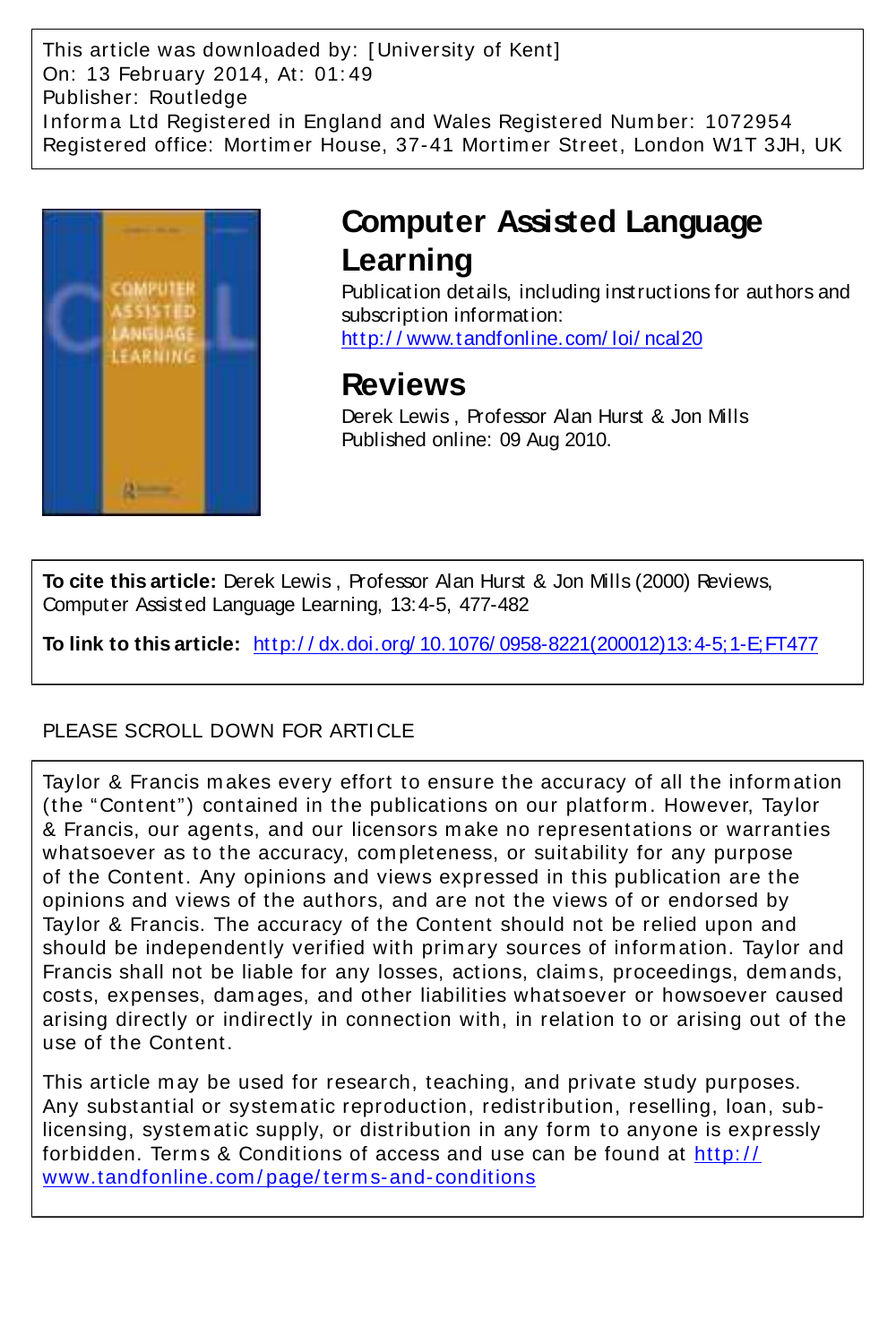Lyn Pemberton and Simon Shurville (eds), 2000, *Words on the Web: Computer Mediated Communication.* Exeter/Portland: Intellect. ISBN 1-871516-56-0. i–iv and 124 pages. Price not known, paperback.

The papers in this collection are mostly taken from symposia on computer-mediated communication (CMC) and sociolinguistics held in Cardiff and Brighton in 1997; a number of the papers were specially commissioned. The volume aims to cover a wide range of approaches and methodologies as they are being applied to the use of new computer-based media in linguistic communication. The editors divide the contributions very broadly into 'structures' and 'behaviour', with the former encompassing issues of Web design and use of resources and the latter focusing more specifically on sociolinguistic aspects.

Jaime Henriquez begins the first section by reviewing the effects of web links on writing and reading and suggesting pointers for good Web design. Since links are instant and uni-directional, they can deprive the reader of helpful context, especially if they are generated from full text searches by search engines beyond the control of the writer. Readers' disorientation may also be reinforced by the way in which a browser uses a palimpset (full screen) display, thereby erasing the previous page, and by the generic nature of the link itself, which simply moves from one page to another without providing any connecting information. To avoid readers feeling that they are plunging straight into a Web page whose context they do not fully understand and from which they cannot retrace their steps, it is argued that authors should provide explicit orientational and contextual information on each page. From a more theoretical perspective, Bernard Scott looks at how models of conversation, knowledge structure and forms of expository narrative may inform future strategies of Web design. Despite the abstract nature of the approach, we may look forward to its providing future material delicacies, if only because of the tantalizing photograph of a doughnut entitled 'a globally cyclic entailment mesh represented as a torus'.

Mindful of how important link labels (anchor points) are to readers if they are not to feel lost in unstructured hyperspace, Einat Amitay analyzes the content of such labels in a corpus of 155 personal home pages. While no particular relation emerges between the length of the text and the number of words used as anchors, home pages reveal fairly consistent linguistic features: these include the use of informal and direct language, a preponderance of present-tense verb forms, few connectives or negatives, and directional instructions (such as 'click here') designed to control the reader's movement through the text. Definite and indefinite articles in link labels are also employed, among other things, to indicate differences between new and old (i.e., already known) information. Amitay concludes that hypertexts are far from randomly constructed: authors adopt a range of pragmatic linguistic devices to locate their text in a particular space and to help readers navigate their way through it.

The explosion of e-mail communication has stimulated enormous academic interest in the relationship between language and the new medium. After studying e-mails from a number of academic discussion lists, Helmut Gruber addresses the question of whether these provide evidence for recognizing a separate genre of 'scholarly e-mail postings'. He concludes that, while they share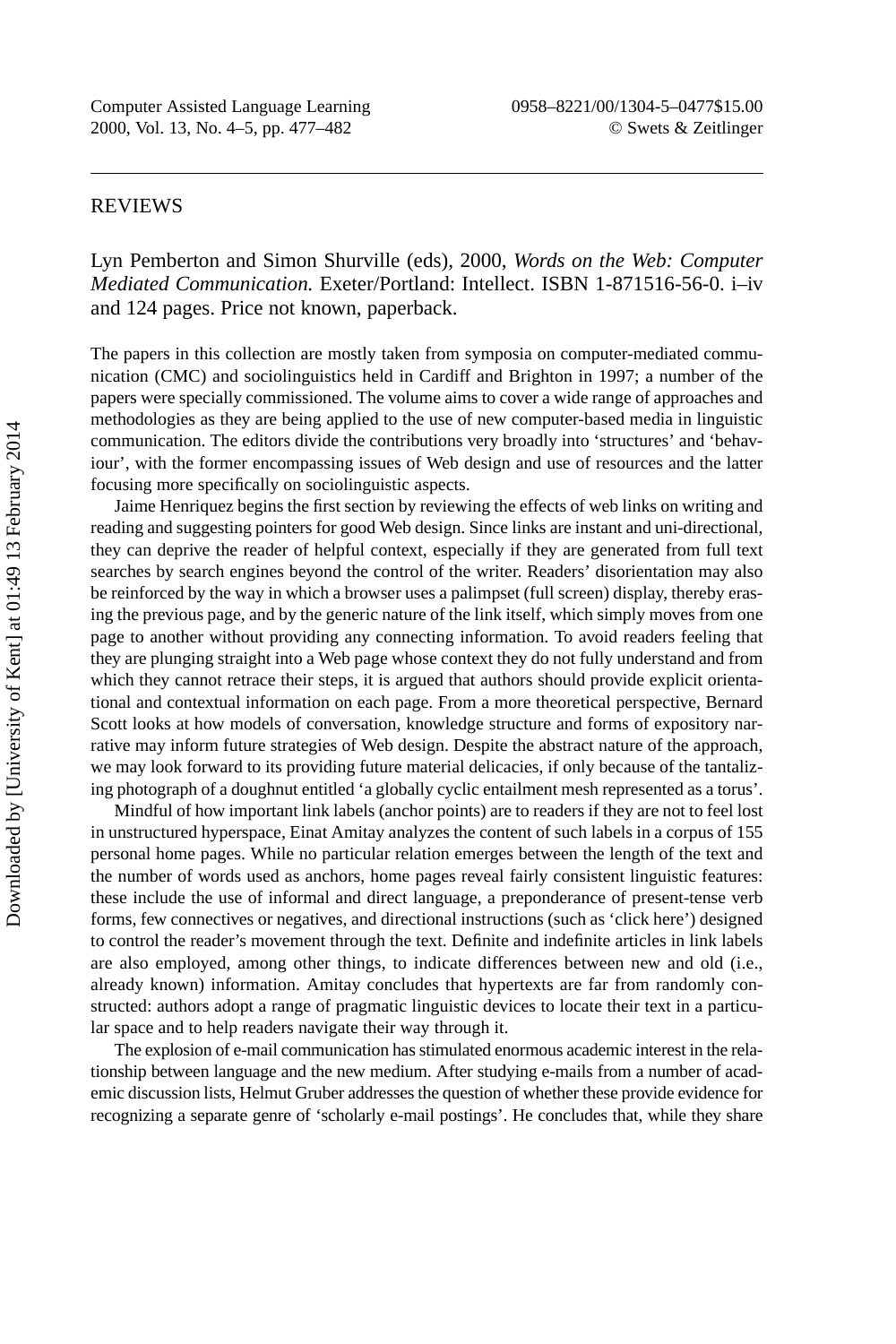certain general linguistic features, they also display differences characteristic of sub-genres. These depend partly on the nature of each list and its communicative goals; for instance, whether messages are exchanged between insiders or are intended for reading by a wider audience.

Addressing the relationship between multilingualism and new communication technologies, Pirkko Raudaskoski reports on the results of a case study of an Internet-based desktop videoconferencing facility. The CU-SeeMe system linked two remote groups of students, one in Finland, one in Sweden, in a series of seminars using English as the link language. The study focuses on how participants use and respond to text that is typed on the speaker's video image. Robert Fouser et al. consider how the alphabet systems of different languages (English, Japanese and Korean) and the keyboard inputting methods associated with them affect and constrain the representation of oral and expressive features in on-line communication (in this case, chatrooms and newsgroups). The authors distinguish semasiographic, logographic and phonographic techniques for encoding orality and show how users apply them in their language. They also point out how standard conventions for expressive language are beginning to emerge in English.

In the second section, a contribution by Zazie Todd and Stephanie Walker observes how students employ Internet chat-sites (so-called 'talkers') as an aid to informal foreign language practice. The study surveyed the natural occurrence of multilingualism on chat-sites, gathered participants' views on their usage of a language while logged on to a site, and looked at attitudes to the creation of separate language 'rooms' for a particular site. Sandra Harrison considers how politeness strategies can contribute to the successful function of an e-mail discussion group.

Heather Matthews examines dialogues that were conducted in two types of on-line conferencing fora, one for computer professionals, another for New Age enthusiasts. She finds that, while both groups use the medium extensively for casual conversation, the IT forum contains more externally focused transactions and the New Age group more emotionally based interactions. Interestingly, the New Age group's perceived communication needs more closely match actual performance. The study raises various issues, such as the influence of subject matter and gender on dialogue, and whether computer conferencing can satisfy users' needs alone or needs to be supplemented by additional communication channels. Taking a specific subject domain for her study, Sonja Launspach describes the difficulties on-line participants experienced in establishing the meaning of 'raunchy' in the context of a discussion about American sacred harp music. The problems seemed to lie in establishing a mutual cognitive environment and agreeing on the boundary between literal and metaphoric use of the word.

Jacqueline Taylor reviews research on the effects of CMC and group communication and interpersonal perception, in particular in terms of flaming, self-disclosure and balance of participation. In her own study, which aimed to provide more empirical data based on real-life communication in working environments, she finds that subjects who know more about each other communicate more readily, although anonymity encourages more balanced levels of participation. More research is required to determine whether computer-mediated group interaction functions in the same way as in face-to-face situations. Finally, Luís Pérez-González reports on the implications of a corpus-based study of the use of electronic mediation for processing emergency calls from members of the public. Such systems typically rely on a human operator converting information from callers into standard fields or codes that are forwarded to the appropriate emergency service. After analyzing the linguistic interactions between caller and operator, he concludes that, while electronic data-entry forms need to be more flexible in order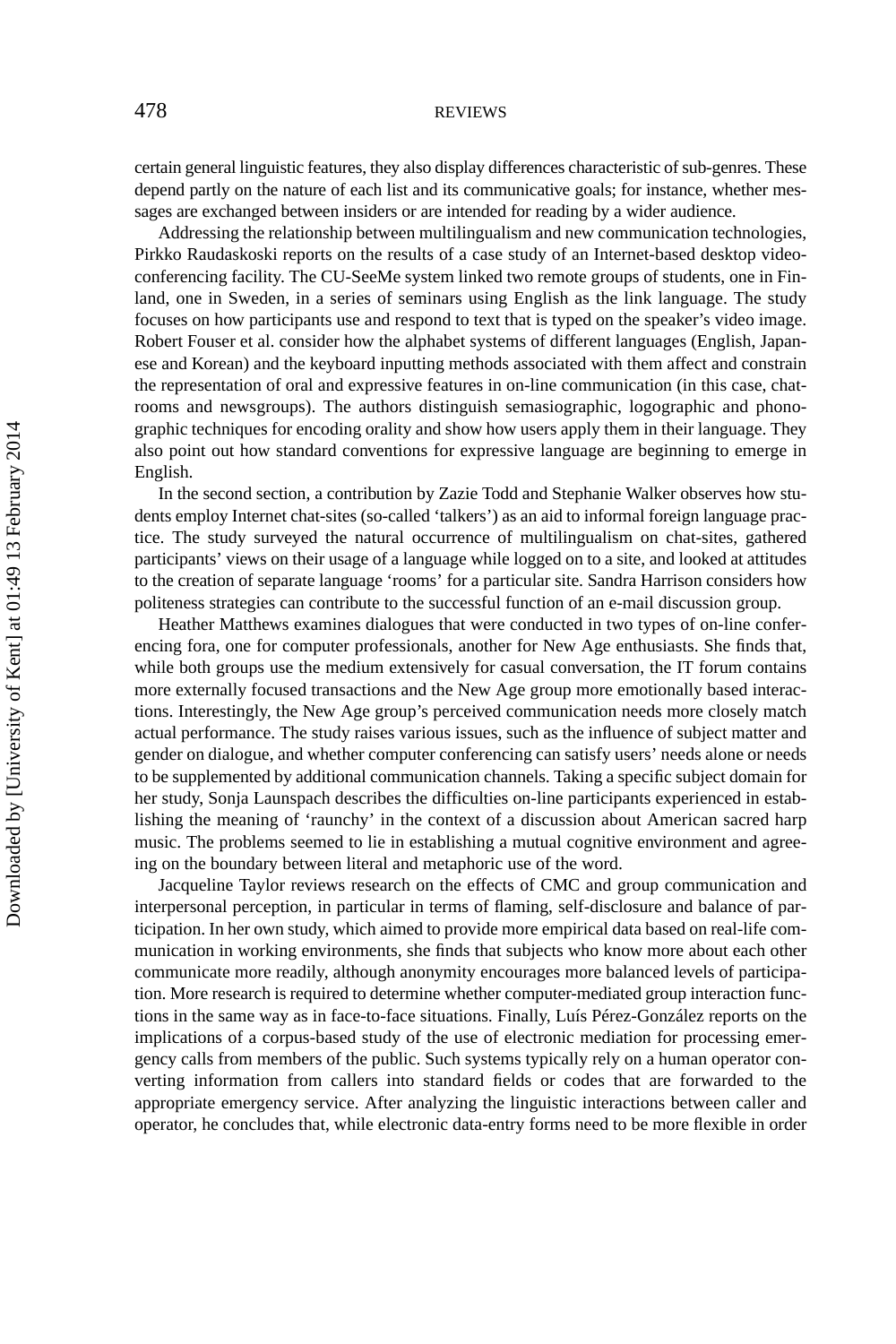for communication to function smoothly and efficiently, CMC helps the call-taker to distinguish between genuine and hoax calls, since malicious callers tend to deviate from institutionally favoured paths of interaction.

Although relatively few contributions specifically address issues of language learning and multilingualism, the collection offers the reader valuable insights into how on-line technologies are shaping linguistic discourse.

#### Derek Lewis

Foreign Language Centre, University of Exeter

#### Shapiro, J. and Rich, R. (1999) *Facing Learning Disabilities in the Adult Years*. New York: Oxford University Press. 216pp. (hbk). ISBN No. 0 19 511335 7. US\$25.

The particular challenges facing adults with learning disabilities constitute a relatively neglected focus both in terms of published sources and also policy and provision. My own work is within higher education and it is only quite recently that appropriate attention has been given to this group of learners. Consequently the opportunity to read and review this new book was most welcome.

In summary, the book comprises fifteen chapters including introduction and conclusion. There is also an interesting and important series of appendices—of which more later. The chapters follow a logical sequence, starting with the aetiology of learning disabilities generally, then consideration of some more specific types of learning disabilities, and moving on to look at their potential impact on individuals in a number of social settings

Looking now in a little more detail at the chapters, the book begins with a recognition that defining learning disabilities is not easy and that there are various possibilities from which to choose. The chapters on the causes of learning disabilities and on diagnosing needs are placed very firmly within the individual/medical model of disability, an approach which some readers may dislike. In moving to explore specific kinds of learning disabilities, Chapter Six is about dyslexia. This makes good use of the case history of Sharon, who has what might be regarded as the classic difficulties with spelling, reading and writing. Towards the close of this chapter, some strategies for supporting people with dyslexia are suggested but, interestingly, nothing is said about scotopic sensitivity syndrome and the use of coloured overlays to aid reading. The next chapter looks in more detail at difficulties encountered in reading, writing and mathematics using two further case histories. Chapter Eight discusses Attention Deficit/Hyperactivity Disorder (AD/HD) and contains an interesting short discussion on the use of medication to try to control behaviour.

Looking at behaviour forms a neat link with the next series of chapters, which consider a number of social contexts, starting with education. When discussing reading and writing, the authors make a useful distinction between skills and strategies. In my view, this chapter has a much greater practical focus than those which have preceded it. Having outlined my own interest in higher education, it will come as no surprise when I say that the following chapter, which is on higher education, is of special interest to me. Whilst based on the United States of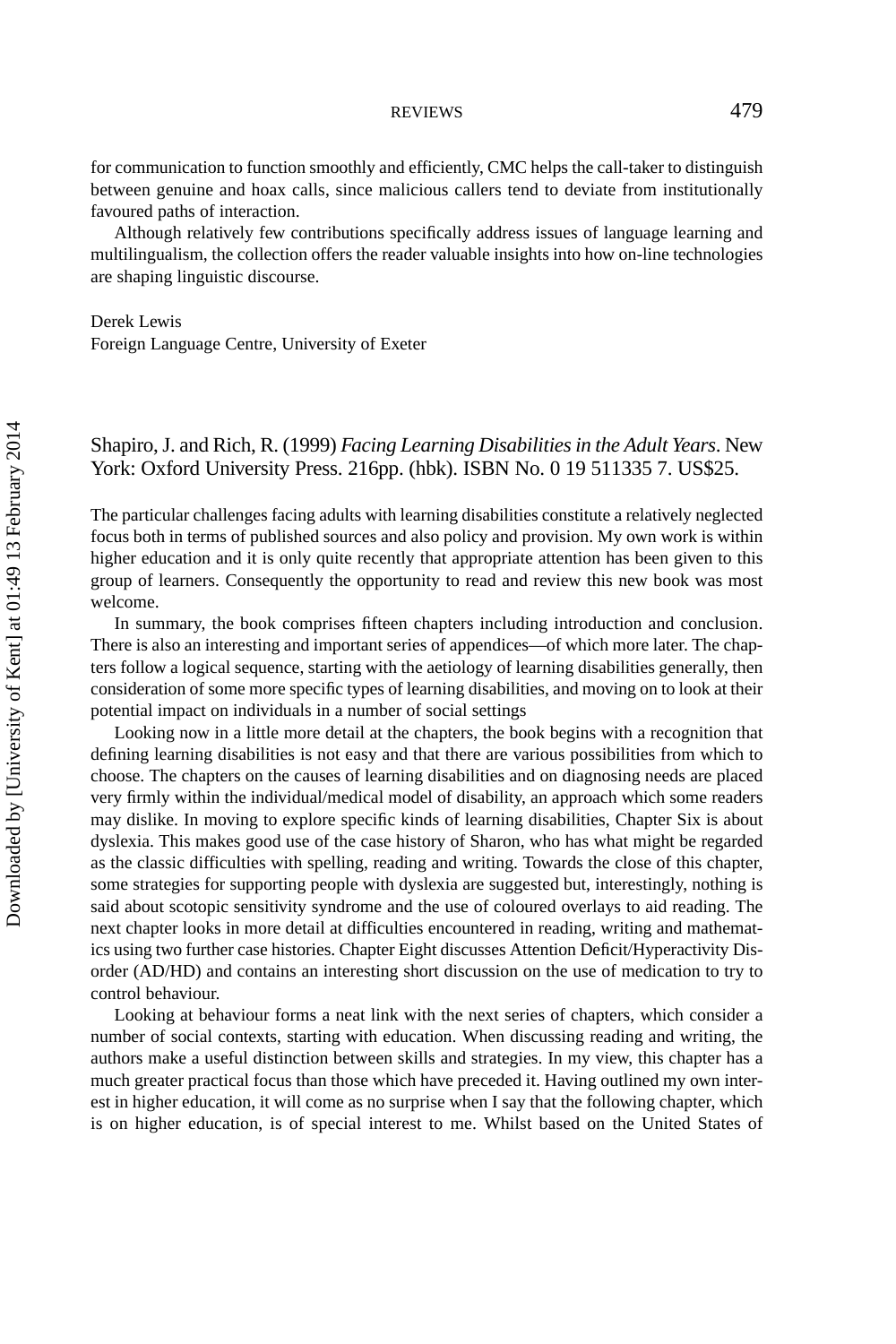America's experience, it is informative to see parallels with what has happened in Europe, most notably the increase in the number of people willing to declare that they have a learning disability. Given its American focus, this chapter also explores the important legal context which higher education institutions have to recognize, especially the requirement to make 'reasonable accommodations'. There is also some acknowledgement of the process of transition into higher education. Logically, the following chapter is about employment and again there are sections outlining the legal position, for example with reference to the Americans with Disabilities Act 1990. Questions about what to disclose and when are examined prior to moving on to consider vocational rehabilitation in the following chapter. Prior to concluding, there is a chapter claiming to look at the case histories of eight individuals, although sadly there are only seven, rather an unfortunate error. However, what is of interest is that, of the seven, three people are employed in medicine and professions allied to it, and three work as teachers. From a UK perspective this is fascinating, since entry to these professions on this side of the Atlantic is a problem for people with learning difficulties.

The book also contains an interesting and useful series of appendices. These cover lists of tests for use with adults, relevant journals, professional organizations and agencies working to support people with learning disabilities, and a guide for college planning. To me, the glossary of terms was very helpful, although the most valuable appendix was that which summarizes current American legislation on discrimination and some significant legal judgements involving people with learning disabilities.

Having provided an outline of the content, what then are my reflections? I think that, for those coming new to working with people with learning disabilities in countries outside the United States, it could provide a useful broadening of knowledge. It is easy to read and the frequent use of individual case histories helps give meaning to the more general assertions. However, to return to a point made earlier, some caution needs to be exercised, since the approach adopted is markedly based on an individual/deficit/medical model of learning disabilities. In my view, the book should offer greater coverage of the social/educational/political model. With this caveat, I can recommend the book as a worthwhile addition to the collection of useful sources relevant to understanding the lives of adults with learning disabilities.

#### Professor Alan Hurst

Adviser for Students with Disabilities and Learning Difficulties University of Central Lancashire, England

#### Paul Lewis (ed.), 1998, *Teachers, Learners, and Computers: Exploring Relationships in CALL*. Nagoya: The Japan Association for Language Teaching.

This is an anthology of 25 wide-ranging articles by various authors. Paul Lewis, the editor, teaches English and Multimedia Studies at Aichi Shukutoku Junior College, in Nagoya, Japan, and is assistant editor of *The Language Teacher,* the monthly publication of the Japan Association for Language Teaching. Many of the those who have contributed to this volume are also based in Japan. The book, primarily intended for teachers, sets out to explore the deepening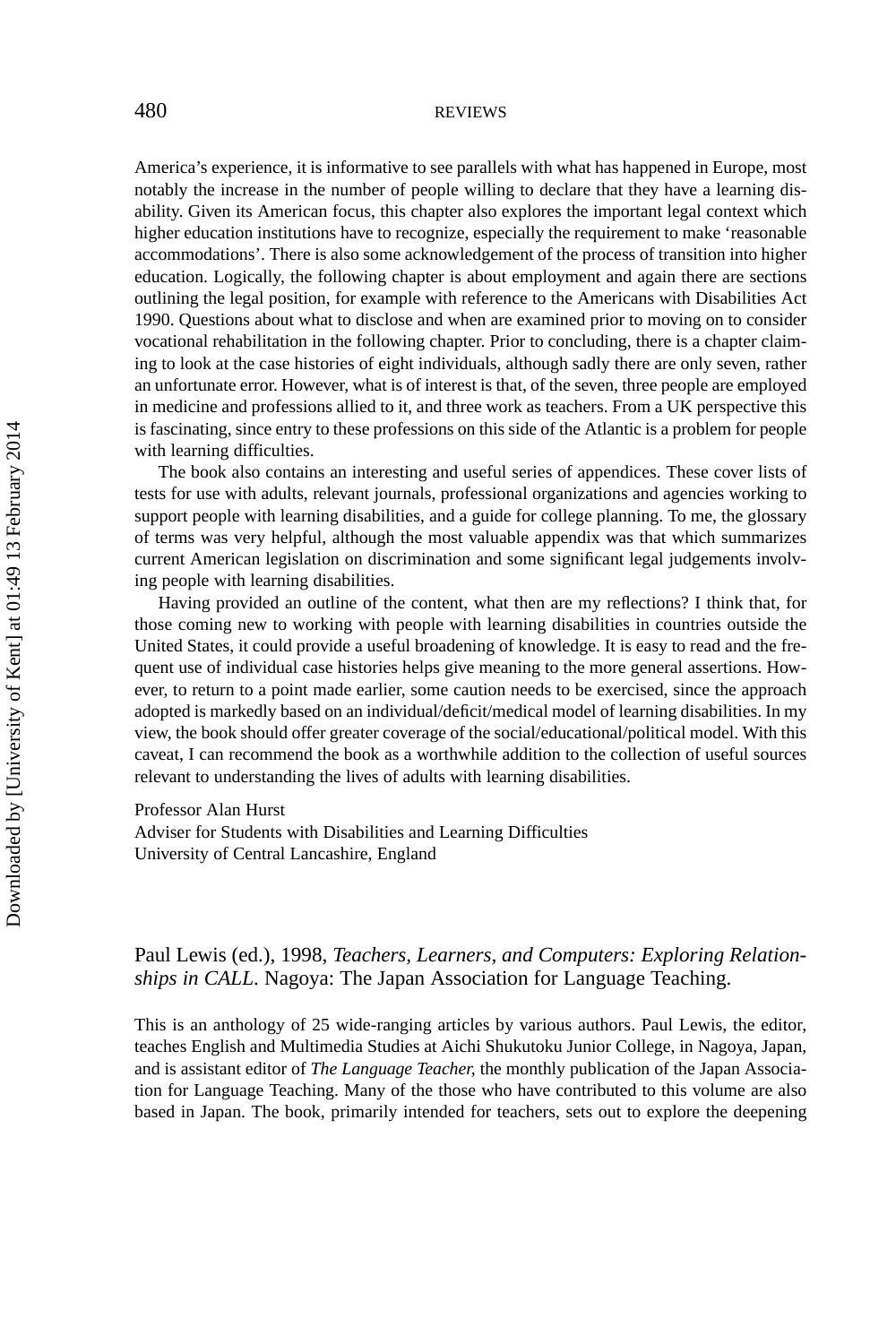relationship between language teachers, learners and computers. This is achieved by bringing together contributions from leading experts and teachers currently involved in CALL.

The 25 papers have been grouped, according to their relationships in CALL, under the three sections mentioned in the title: 'Teachers', 'Learners' and 'Computers'. The teacher in the CALL classroom is the focus of the seven papers that comprise the first of these sections and they deal with teacher education, teacher roles, English for Specific Purposes, curriculum issues, and the teaching of writing, concluding with a reflective essay concerning the views of one teacher whose experience of CALL had been negative. The second section, 'Learners', discusses the uses of e-mail, on-line chat, MOOs and learner dictionaries. Learners are also considered from the perspective of Multiple Intelligence Theory. In addition, there are papers on learner aptitude and comfort level prior to computer use and on the way in which investigation of a learner corpus can be used to contribute to material design. The final section considers the role of the computer in language teaching, with a discussion of the use of the computer as a tool for writing and producing concordances. There is a list of free net resources and the issue of CALL centre design is also addressed. In addition to a historical perspective on technology and language teaching in Japan, there are predictions regarding the future development of CALL and the potential role of speech recognition and artificial intelligence.

This exploration of CALL via its relationships with teachers, learners and computers recalls previous CALL taxonomies: Taylor's (1980) 'tutor, tool, tutee'; Jones and Fortescue's (1987) 'stimulus', 'workhorse' and 'knower-of-the-right-answer'; Wyatt's (1987) 'instructional, collaborative and facilitative'; Higgins' (1988) 'magister and pedagogue'; Levy's (1997) 'tutortool framework'.

In spite of its stated theme of 'Teachers, Learners, and Computers', this book contains a rather mixed bag of articles on CALL. Nevertheless, these articles are interesting and well written, providing as they do a mixture of anecdotal accounts, action research and more structured research-driven papers. A number of implications for future research and development arise. Firstly, there is a need to determine the full extent to which technology is used in adult ESL, how language learning has been transformed by computer-based technology and what cultural impact the introduction of technology has on individual societies. Then we should ask how students with differing levels of technological skill can be catered for. We have also to address the issue of more student-friendly environments, so that, for example, students do not 'lose' the window that they are working in, the browser does not crash upon entering a certain page, or the Internet connection is simply too slow. CMC has its own inherent problems and creates additional work for the teacher. The issue of how to address grammar in the use of chatlines needs to be explored. There is a need for co-operation between experts in CALL and ESP in educational design. Ways to integrate CALL with holistic language-teaching methods such as Multiple Intelligence Theory could be investigated. In the case of electronic learners' dictionaries, improvement in exercises is badly needed, to cover all information types and offer complete training in dictionary use. Learner corpora are still a new area for research and much remains to be discovered in this field. Chatterbox programs, such as ELIZA, might be improved in a number of ways so that they might correct student errors, or include speech recognition and production, or possess some world knowledge. Finally, developments in speech recognition open up new possibilities for future research and development.

Many teachers who work with CALL will draw inspiration from this book.